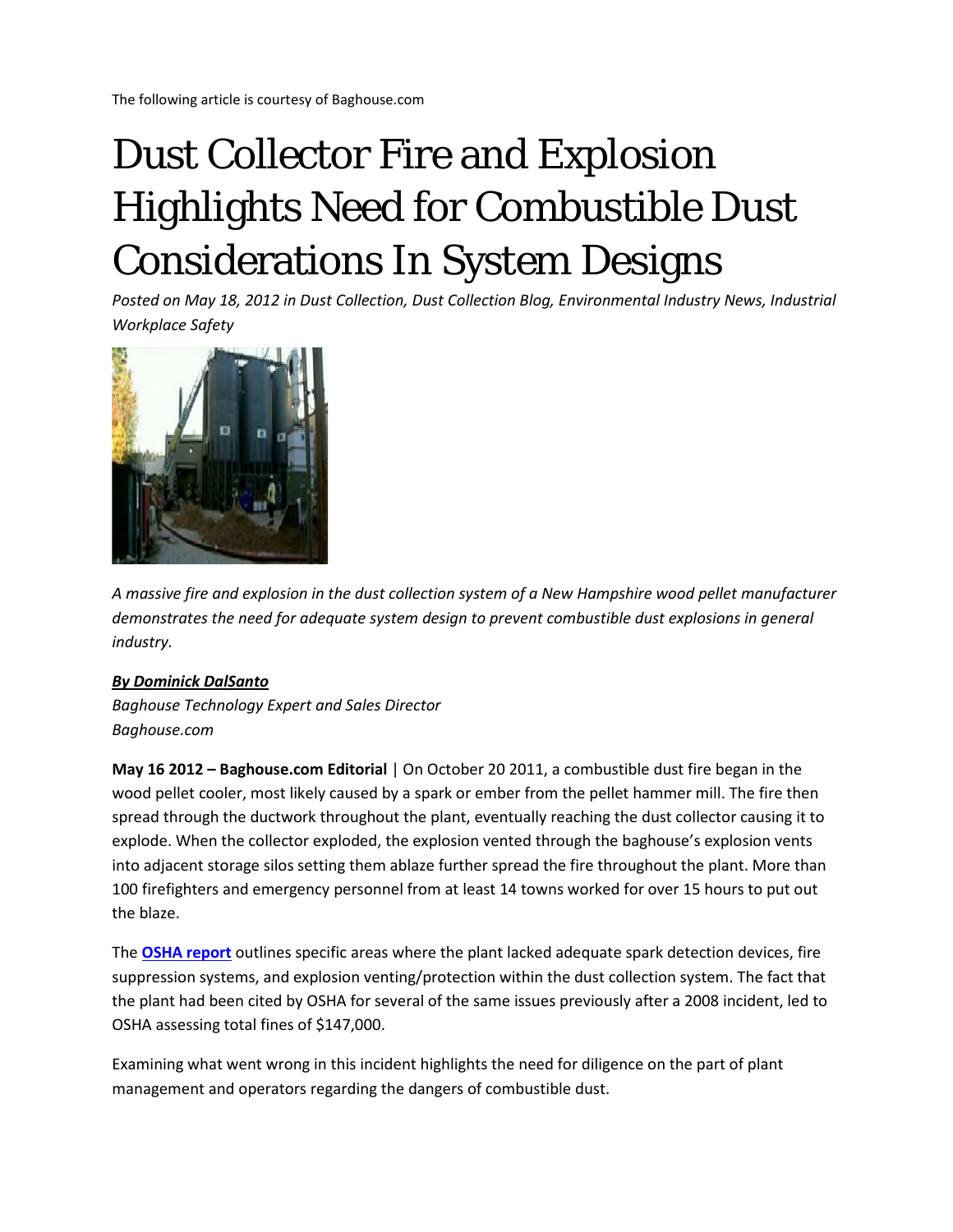## What Went Wrong?

The October 20 2011 fire and explosion at the Jaffrey, NH plant was not the first combustible dust related incident at the plant. In 2008 the plant experienced a similar fire and explosion that caused more destruction than the most recent one. After completing its investigation, OSHA at that time fined the plant over \$100,000 for safety violations that led to the fire. Subsequently, the plant, in an attempt to prevent another such occurrence, "retained engineers and consultants, and spent over \$2 million on various improvements to enhance worker safety at its Jaffrey facility" according to a release from the company. This apparently including the installation of some explosion isolation devices in the ductwork (Rembe explosion isolation device) and installed explosion protection (explosion vents) on the baghouse. However the company's effort and expense failed to prevent another incident from occurring.



Fire fighters work to put out a massive blaze caused by a destructive combustible dust fire and explosion at the New England Wood Pellet Company's Jaffrey, NH facility.

The OSHA report is quite thorough in its description each poorly designed, installed and operated part of the dust collection system either caused or intensified fire and subsequent explosion.

For example the report cites the plant for 2 main offenses. The first one is regarding poor housekeeping throughout the plant that led to large accumulations of combustible wood pellet dust forming on top of machinery (such as the pellet cooler where the fire began) and on elevated surfaces such as overhead rafters, ceiling joists, troughs, etc. Secondly, and more seriously, the plant was cited under the General Duty Clause of the OSHA Charter\* for failing to take reasonable steps to prevent a combustible dust fire/explosion from occurring. OSHA cited several industry standards such as the National Fire Protection Association building code that the plant failed to heed in the design and construction of the plant's dust collection system.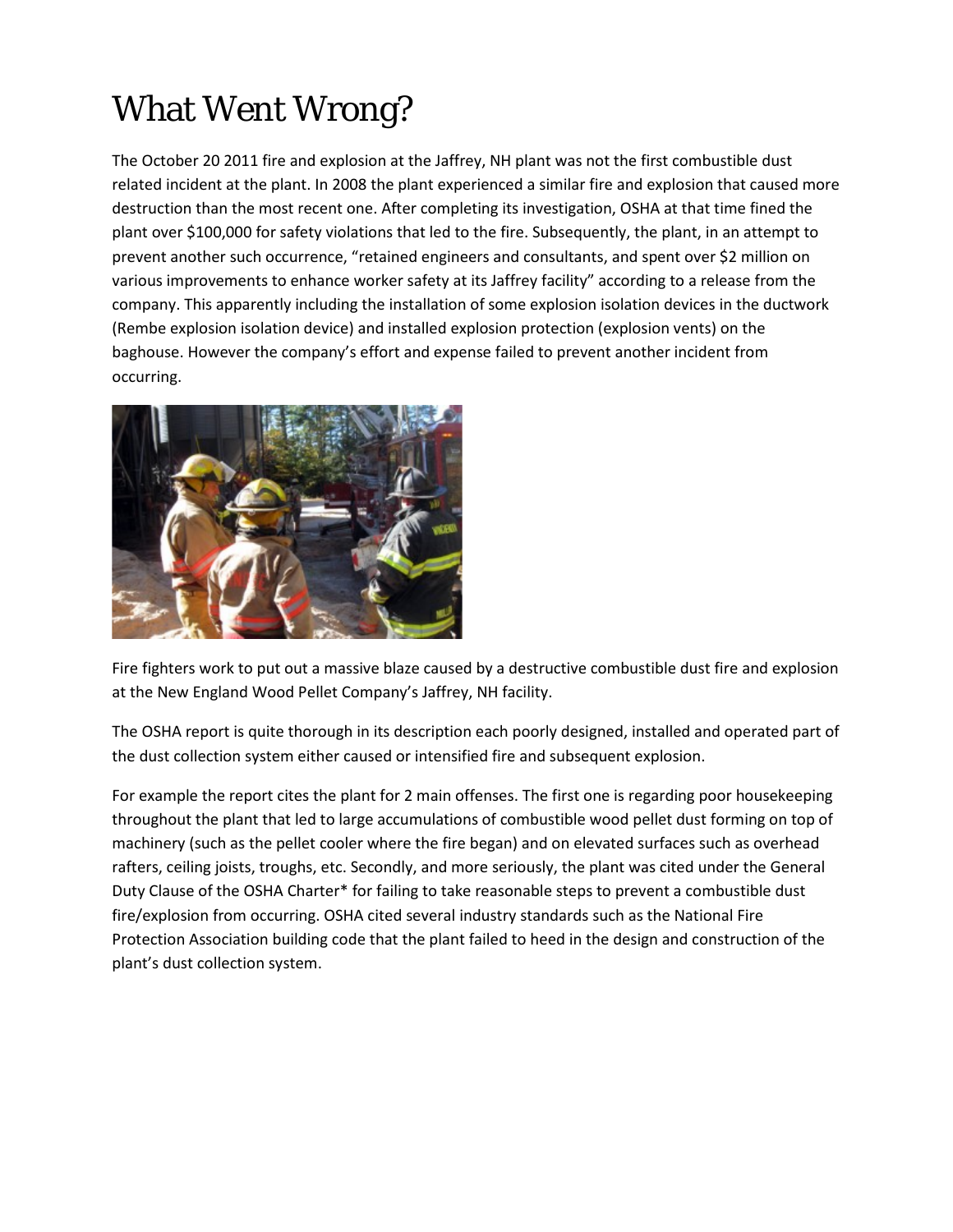#### Ductwork Lacked Sufficient Spark Detection, Fire Suppression, or Explosion Isolation Devices

A major oversight in the ductwork system, was the lack of appropriate spark detection, fire suppression or fire isolation devices on all of the ductwork between the various machines throughout the plant. For instance, OSHA reported that the connecting ductwork between the pellet hammer mills, the pellet cooler, the bucket elevators storage silos and most of the dust collectors in the plant had no spark detection system, fire suppression system, or explosion isolation devices installed. The only control device the plant had was an explosion isolation device on the conveying duct between the pellet cooler and the pellet cooler baghouse. However, the device did not function properly and allowed the fire to propagate further downstream into the baghouse.

*NFPA 664 (2012) Prevention of Fires and Explosions in Wood Processing and Woodworking Facilities: 8.2.1. and Hazard Determination 8.2.4.1. – Conveying systems with fire hazards should be isolated to prevent propagation of fire both upstream and downstream (OSHA isolation can mean spark detection and suppression). 5.2.5.1 Prevention of Fire Extension: When limitation of fire spread is to be achieved the following criteria shall be demonstrated…(4) Particulate processing systems (dust collection systems) shall be designed, constructed, equipped and maintained to prevent fire or deflagration from propagating from one process system to an adjacent process system.*

Additionally, the ductwork was not engineered and/or constructed to sufficient strength to withstand the maximum anticipatable explosive pressure resulting from a conflagration involving its intended payload (combustible wood dust). This led to the duct bursting open, releasing the explosion into the plant near firefighters and may have been a contributing factor in the fire by-passing the isolation device.

*NFPA 664 (2012) 8.2.2.2.3, Sets forth alternative safety criteria for ducts with a deflagration hazard, to ensure that the ducts are builds with a sufficient strength and with appropriately sized/located protection devices to handle the maximum expected pressure generated by a dust explosion.*

### Baghouse Was Not Adequately Protected Against Explosion Hazards

The plant recently installed explosion vents on the baghouse explosion vents.\* However, the design and installation of the explosion protection on this particular baghouse may actually made things worse than if there had been none at all.

When the fire reached the baghouse and caused the finely dispersed dust to ignite, the resulting pressure and fireball should have been vented outside the building. However, the explosion vents on the baghouse faced the direction of adjacent storage silos (containing wood dust). When the explosion was vented out it ignited the storage silos resulting in a major portion of the fire.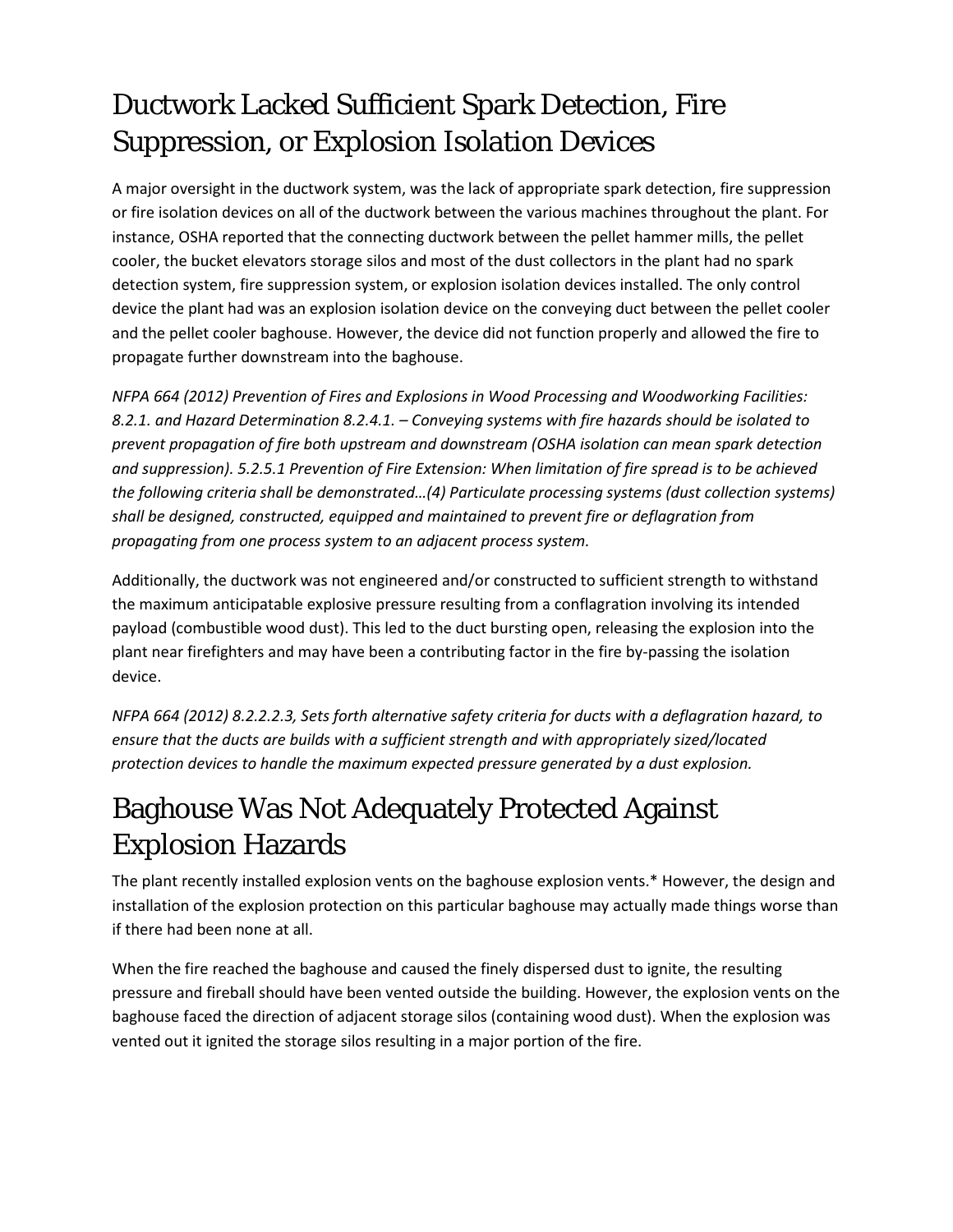Additionally, OSHA's investigation showed that the baghouse lacked an explosion suppression system, was not designed and/or constructed to withstand the maximum unvented pressure of a combustible dust explosion, and in the absence of proper explosion protection, was located indoors.

As a result of these failures, when they reached the dust collector, the resulting explosion: blew the dust collector's door off its hinges, creating a missile hazard, blew backwards into the duct, which burst open, and blew out the dust collector's exhaust muffler and roof stack, causing the pressure/deflagration to be vented inside the building near responding firefighters.

*NFPA 664 (2012) 8.2.2.5.1.4. Requires an outdoor location for the dust collectors with fire or deflagration hazards, unless they are equipped with one of the following: (4) listed deflagration suppression system, (5) deflagration relief vents with relief pipes extending to safe areas outside the building and the collector meets the strength requirement of this standard (i.e. built with sufficient strength to withstand the maximum expected explosions pressure). NFPA 664 (2012) 8.2.2.5.3 requires dust collectors with deflagration hazards be equipped with an appropriate-sized explosion suppression system and/or explosion relief venting system designed per NFPA 68 (Explosion Protection by Deflagration Venting) and NFPA 69 (Explosion Prevention Systems), and also that such dust collectors be built to design strength that exceeds the maximum expected explosion pressure of the material being collected. NFPA 69, 12.1.2 requires "Piping, ducts, and enclosures protected by an isolation system shall be designed to withstand estimated pressures as provided by the isolation system manufacturer". NFPA 69, 12.2.2.3 "System Verification" requires that systems shall be verified by appropriate testing under deflagration conditions to demonstrate performance."*

These design oversights directly increased the destructive power of what had until then been only a dust fire in the ductwork.

## Lessons Learned From Wood Pellet Company Dust Explosion

Simply put, this disaster was bound to happen due to glaring design and/or construction flaws throughout the entire system.

The fact that multiple similar incidents have occurred at the facility demonstrates that the dust collection system, and perhaps even the entire production process requires modification to ensure this kind of incident does not occur again.

Under OSHA's National Combustible Dust Emphasis Program, OSHA inspectors are on heightened alert for any combustible dust hazards in facilities in all industries. Indeed OSHA is under a federal mandate and it has as its own goal to issue a comprehensive combustible dust standard for general industry. In the meantime, OSHA has been citing plants under the general duty clause for having combustible dust hazards. In most cases, OSHA is informally requiring general industry to conform to the NFPA's guidelines for combustible dust hazards. As seen in this case following they suggestions would have prevented this kind of incident from occurring.